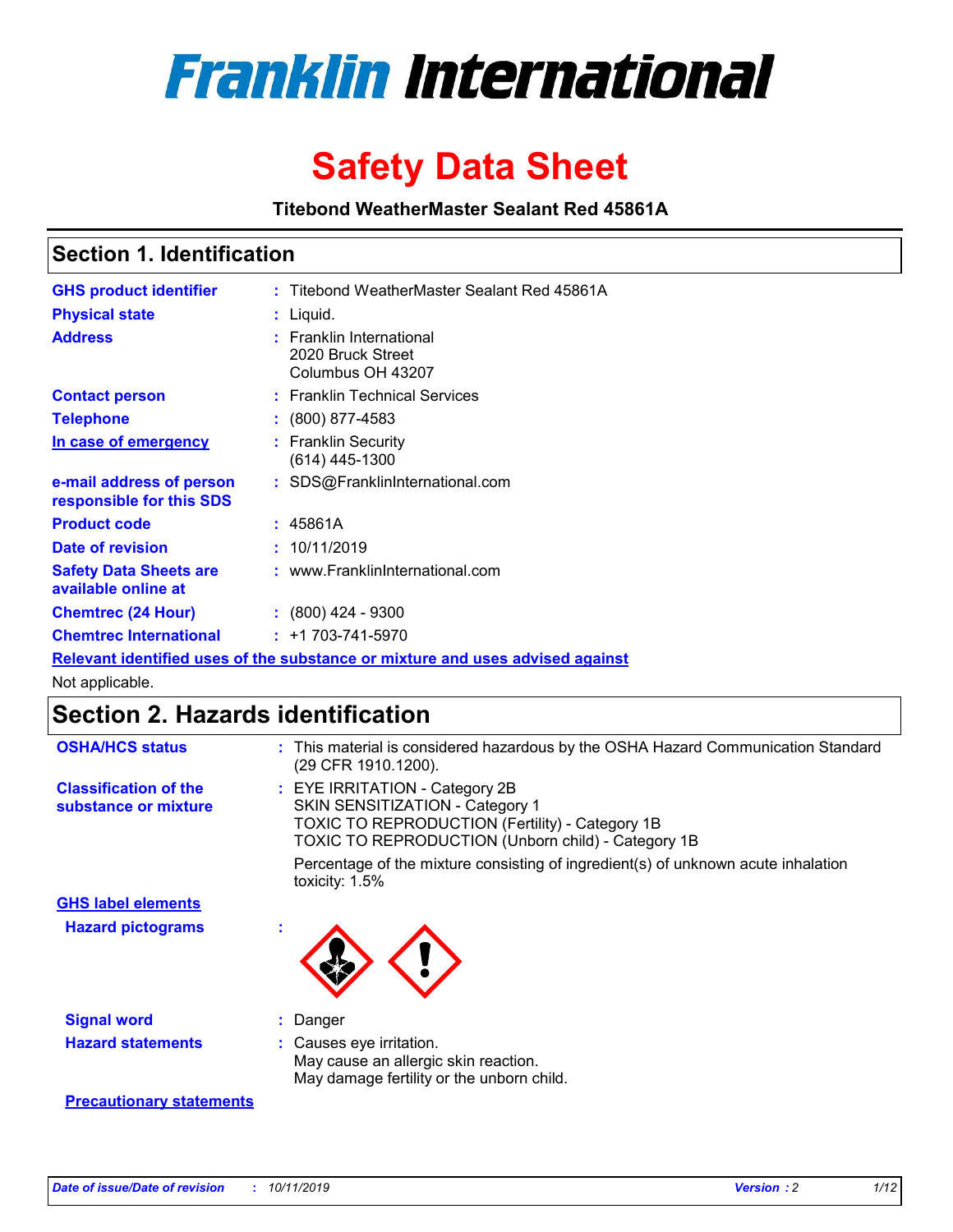### **Section 2. Hazards identification**

| <b>Prevention</b>                          | : Obtain special instructions before use. Do not handle until all safety precautions have<br>been read and understood. Wear protective gloves. Wear eye or face protection.<br>Wear protective clothing. Avoid breathing vapor. Wash hands thoroughly after handling.<br>Contaminated work clothing must not be allowed out of the workplace.                                                        |
|--------------------------------------------|------------------------------------------------------------------------------------------------------------------------------------------------------------------------------------------------------------------------------------------------------------------------------------------------------------------------------------------------------------------------------------------------------|
| <b>Response</b>                            | : IF exposed or concerned: Get medical attention. IF ON SKIN: Wash with plenty of<br>soap and water. Wash contaminated clothing before reuse. If skin irritation or rash<br>occurs: Get medical attention. IF IN EYES: Rinse cautiously with water for several<br>minutes. Remove contact lenses, if present and easy to do. Continue rinsing. If eye<br>irritation persists: Get medical attention. |
| <b>Storage</b>                             | : Store locked up.                                                                                                                                                                                                                                                                                                                                                                                   |
| <b>Disposal</b>                            | : Dispose of contents and container in accordance with all local, regional, national and<br>international regulations.                                                                                                                                                                                                                                                                               |
| <b>Hazards not otherwise</b><br>classified | : Product generates methanol during cure.                                                                                                                                                                                                                                                                                                                                                            |
|                                            |                                                                                                                                                                                                                                                                                                                                                                                                      |

## **Section 3. Composition/information on ingredients**

| <b>Substance/mixture</b><br>Mixture                  |                   |                     |
|------------------------------------------------------|-------------------|---------------------|
| <b>Ingredient name</b>                               | $\frac{9}{6}$     | <b>CAS number</b>   |
| 3-aminopropyltriethoxysilane<br>Dibutyltin dilaurate | l≤3<br>$\leq 0.3$ | 919-30-2<br>77-58-7 |

Any concentration shown as a range is to protect confidentiality or is due to batch variation.

**There are no additional ingredients present which, within the current knowledge of the supplier and in the concentrations applicable, are classified as hazardous to health or the environment and hence require reporting in this section.**

**Occupational exposure limits, if available, are listed in Section 8.**

## **Section 4. First aid measures**

| <b>Description of necessary first aid measures</b> |                                                                                                                                                                                                                                                                                                                                                                                                                                                                                                                                                                                                                                                                                                                                                                           |  |  |  |
|----------------------------------------------------|---------------------------------------------------------------------------------------------------------------------------------------------------------------------------------------------------------------------------------------------------------------------------------------------------------------------------------------------------------------------------------------------------------------------------------------------------------------------------------------------------------------------------------------------------------------------------------------------------------------------------------------------------------------------------------------------------------------------------------------------------------------------------|--|--|--|
| <b>Eye contact</b>                                 | : Immediately flush eyes with plenty of water, occasionally lifting the upper and lower<br>eyelids. Check for and remove any contact lenses. Continue to rinse for at least 10<br>minutes. If irritation persists, get medical attention.                                                                                                                                                                                                                                                                                                                                                                                                                                                                                                                                 |  |  |  |
| <b>Inhalation</b>                                  | : Remove victim to fresh air and keep at rest in a position comfortable for breathing. If<br>not breathing, if breathing is irregular or if respiratory arrest occurs, provide artificial<br>respiration or oxygen by trained personnel. It may be dangerous to the person providing<br>aid to give mouth-to-mouth resuscitation. Get medical attention. If unconscious, place<br>in recovery position and get medical attention immediately. Maintain an open airway.<br>Loosen tight clothing such as a collar, tie, belt or waistband. In case of inhalation of<br>decomposition products in a fire, symptoms may be delayed. The exposed person may<br>need to be kept under medical surveillance for 48 hours.                                                       |  |  |  |
| <b>Skin contact</b>                                | : Wash with plenty of soap and water. Remove contaminated clothing and shoes. Wash<br>contaminated clothing thoroughly with water before removing it, or wear gloves.<br>Continue to rinse for at least 10 minutes. Get medical attention. In the event of any<br>complaints or symptoms, avoid further exposure. Wash clothing before reuse. Clean<br>shoes thoroughly before reuse.                                                                                                                                                                                                                                                                                                                                                                                     |  |  |  |
| <b>Ingestion</b>                                   | : Wash out mouth with water. Remove dentures if any. Remove victim to fresh air and<br>keep at rest in a position comfortable for breathing. If material has been swallowed and<br>the exposed person is conscious, give small quantities of water to drink. Stop if the<br>exposed person feels sick as vomiting may be dangerous. Do not induce vomiting<br>unless directed to do so by medical personnel. If vomiting occurs, the head should be<br>kept low so that vomit does not enter the lungs. Get medical attention. Never give<br>anything by mouth to an unconscious person. If unconscious, place in recovery position<br>and get medical attention immediately. Maintain an open airway. Loosen tight clothing<br>such as a collar, tie, belt or waistband. |  |  |  |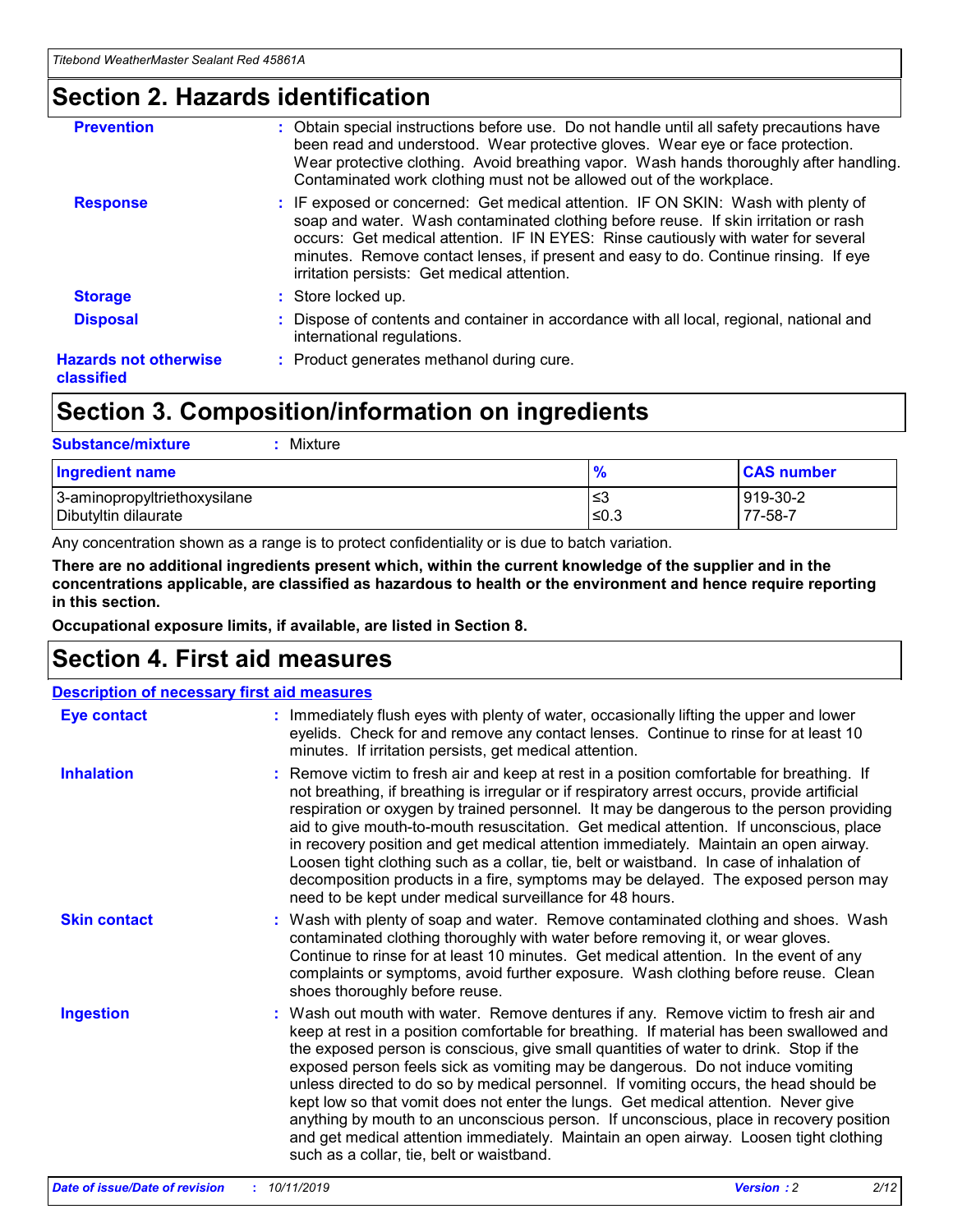## **Section 4. First aid measures**

| Most important symptoms/effects, acute and delayed |  |                                                                                                                                                                                                                                                                                                                                                                                                                 |  |
|----------------------------------------------------|--|-----------------------------------------------------------------------------------------------------------------------------------------------------------------------------------------------------------------------------------------------------------------------------------------------------------------------------------------------------------------------------------------------------------------|--|
| <b>Potential acute health effects</b>              |  |                                                                                                                                                                                                                                                                                                                                                                                                                 |  |
| <b>Eye contact</b>                                 |  | : May cause eye irritation.                                                                                                                                                                                                                                                                                                                                                                                     |  |
| <b>Inhalation</b>                                  |  | : No known significant effects or critical hazards.                                                                                                                                                                                                                                                                                                                                                             |  |
| <b>Skin contact</b>                                |  | : May cause skin irritation.                                                                                                                                                                                                                                                                                                                                                                                    |  |
| <b>Ingestion</b>                                   |  | : No known significant effects or critical hazards.                                                                                                                                                                                                                                                                                                                                                             |  |
| Over-exposure signs/symptoms                       |  |                                                                                                                                                                                                                                                                                                                                                                                                                 |  |
| <b>Eye contact</b>                                 |  | : Adverse symptoms may include the following:<br>irritation<br>watering<br>redness                                                                                                                                                                                                                                                                                                                              |  |
| <b>Inhalation</b>                                  |  | : Adverse symptoms may include the following:<br>reduced fetal weight<br>increase in fetal deaths<br>skeletal malformations                                                                                                                                                                                                                                                                                     |  |
| <b>Skin contact</b>                                |  | : Adverse symptoms may include the following:<br>irritation<br>redness<br>reduced fetal weight<br>increase in fetal deaths<br>skeletal malformations                                                                                                                                                                                                                                                            |  |
| <b>Ingestion</b>                                   |  | : Adverse symptoms may include the following:<br>reduced fetal weight<br>increase in fetal deaths<br>skeletal malformations                                                                                                                                                                                                                                                                                     |  |
|                                                    |  | <b>Indication of immediate medical attention and special treatment needed, if necessary</b>                                                                                                                                                                                                                                                                                                                     |  |
| <b>Notes to physician</b>                          |  | : In case of inhalation of decomposition products in a fire, symptoms may be delayed.<br>The exposed person may need to be kept under medical surveillance for 48 hours.                                                                                                                                                                                                                                        |  |
| <b>Specific treatments</b>                         |  | : No specific treatment.                                                                                                                                                                                                                                                                                                                                                                                        |  |
| <b>Protection of first-aiders</b>                  |  | : No action shall be taken involving any personal risk or without suitable training. If it is<br>suspected that fumes are still present, the rescuer should wear an appropriate mask or<br>self-contained breathing apparatus. It may be dangerous to the person providing aid to<br>give mouth-to-mouth resuscitation. Wash contaminated clothing thoroughly with water<br>before removing it, or wear gloves. |  |

**See toxicological information (Section 11)**

### **Section 5. Fire-fighting measures**

| <b>Extinguishing media</b>                             |                                                                                                                                                                                                     |
|--------------------------------------------------------|-----------------------------------------------------------------------------------------------------------------------------------------------------------------------------------------------------|
| <b>Suitable extinguishing</b><br>media                 | : Use an extinguishing agent suitable for the surrounding fire.                                                                                                                                     |
| <b>Unsuitable extinguishing</b><br>media               | : None known.                                                                                                                                                                                       |
| <b>Specific hazards arising</b><br>from the chemical   | : In a fire or if heated, a pressure increase will occur and the container may burst.                                                                                                               |
| <b>Hazardous thermal</b><br>decomposition products     | : Decomposition products may include the following materials:<br>carbon dioxide<br>carbon monoxide<br>nitrogen oxides<br>metal oxide/oxides                                                         |
| <b>Special protective actions</b><br>for fire-fighters | : Promptly isolate the scene by removing all persons from the vicinity of the incident if<br>there is a fire. No action shall be taken involving any personal risk or without suitable<br>training. |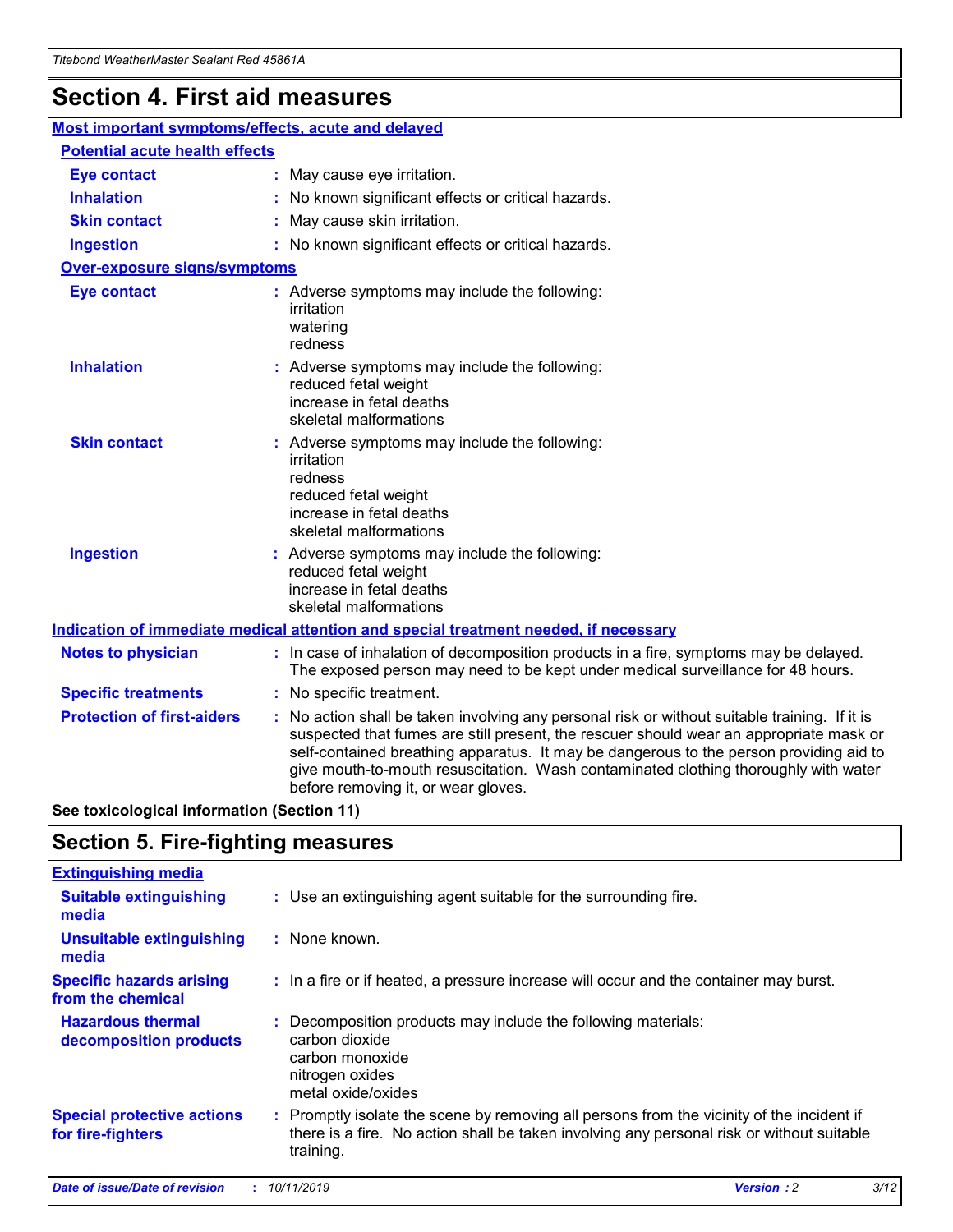### **Section 5. Fire-fighting measures**

**Special protective equipment for fire-fighters** Fire-fighters should wear appropriate protective equipment and self-contained breathing **:** apparatus (SCBA) with a full face-piece operated in positive pressure mode.

### **Section 6. Accidental release measures**

#### **Personal precautions, protective equipment and emergency procedures**

| For non-emergency<br>personnel                               | : No action shall be taken involving any personal risk or without suitable training.<br>Evacuate surrounding areas. Keep unnecessary and unprotected personnel from<br>entering. Do not touch or walk through spilled material. Avoid breathing vapor or mist.<br>Provide adequate ventilation. Wear appropriate respirator when ventilation is<br>inadequate. Put on appropriate personal protective equipment.                                                                                                                                                                                                                                                                                             |
|--------------------------------------------------------------|--------------------------------------------------------------------------------------------------------------------------------------------------------------------------------------------------------------------------------------------------------------------------------------------------------------------------------------------------------------------------------------------------------------------------------------------------------------------------------------------------------------------------------------------------------------------------------------------------------------------------------------------------------------------------------------------------------------|
|                                                              | For emergency responders : If specialized clothing is required to deal with the spillage, take note of any information in<br>Section 8 on suitable and unsuitable materials. See also the information in "For non-<br>emergency personnel".                                                                                                                                                                                                                                                                                                                                                                                                                                                                  |
| <b>Environmental precautions</b>                             | : Avoid dispersal of spilled material and runoff and contact with soil, waterways, drains<br>and sewers. Inform the relevant authorities if the product has caused environmental<br>pollution (sewers, waterways, soil or air).                                                                                                                                                                                                                                                                                                                                                                                                                                                                              |
| <b>Methods and materials for containment and cleaning up</b> |                                                                                                                                                                                                                                                                                                                                                                                                                                                                                                                                                                                                                                                                                                              |
| <b>Small spill</b>                                           | : Stop leak if without risk. Move containers from spill area. Dilute with water and mop up<br>if water-soluble. Alternatively, or if water-insoluble, absorb with an inert dry material and<br>place in an appropriate waste disposal container. Dispose of via a licensed waste<br>disposal contractor.                                                                                                                                                                                                                                                                                                                                                                                                     |
| <b>Large spill</b>                                           | : Stop leak if without risk. Move containers from spill area. Approach release from<br>upwind. Prevent entry into sewers, water courses, basements or confined areas. Wash<br>spillages into an effluent treatment plant or proceed as follows. Contain and collect<br>spillage with non-combustible, absorbent material e.g. sand, earth, vermiculite or<br>diatomaceous earth and place in container for disposal according to local regulations<br>(see Section 13). Dispose of via a licensed waste disposal contractor. Contaminated<br>absorbent material may pose the same hazard as the spilled product. Note: see<br>Section 1 for emergency contact information and Section 13 for waste disposal. |

## **Section 7. Handling and storage**

| <b>Precautions for safe handling</b>                                             |                                                                                                                                                                                                                                                                                                                                                                                                                                                                                                                                                                                                                                                                                                                                                                                                                                                  |
|----------------------------------------------------------------------------------|--------------------------------------------------------------------------------------------------------------------------------------------------------------------------------------------------------------------------------------------------------------------------------------------------------------------------------------------------------------------------------------------------------------------------------------------------------------------------------------------------------------------------------------------------------------------------------------------------------------------------------------------------------------------------------------------------------------------------------------------------------------------------------------------------------------------------------------------------|
| <b>Protective measures</b>                                                       | : Put on appropriate personal protective equipment (see Section 8). Persons with a<br>history of skin sensitization problems should not be employed in any process in which<br>this product is used. Avoid exposure - obtain special instructions before use. Avoid<br>exposure during pregnancy. Do not handle until all safety precautions have been read<br>and understood. Do not get in eyes or on skin or clothing. Do not ingest. Avoid<br>breathing vapor or mist. If during normal use the material presents a respiratory hazard,<br>use only with adequate ventilation or wear appropriate respirator. Keep in the original<br>container or an approved alternative made from a compatible material, kept tightly<br>closed when not in use. Empty containers retain product residue and can be hazardous.<br>Do not reuse container. |
| <b>Advice on general</b><br>occupational hygiene                                 | : Eating, drinking and smoking should be prohibited in areas where this material is<br>handled, stored and processed. Workers should wash hands and face before eating,<br>drinking and smoking. Remove contaminated clothing and protective equipment before<br>entering eating areas. See also Section 8 for additional information on hygiene<br>measures.                                                                                                                                                                                                                                                                                                                                                                                                                                                                                    |
| <b>Conditions for safe storage,</b><br>including any<br><b>incompatibilities</b> | Store between the following temperatures: 0 to $120^{\circ}$ C (32 to $248^{\circ}$ F). Store in<br>accordance with local regulations. Store in original container protected from direct<br>sunlight in a dry, cool and well-ventilated area, away from incompatible materials (see<br>Section 10) and food and drink. Store locked up. Keep container tightly closed and<br>sealed until ready for use. Containers that have been opened must be carefully<br>resealed and kept upright to prevent leakage. Do not store in unlabeled containers.<br>Use appropriate containment to avoid environmental contamination. See Section 10 for<br>incompatible materials before handling or use.                                                                                                                                                     |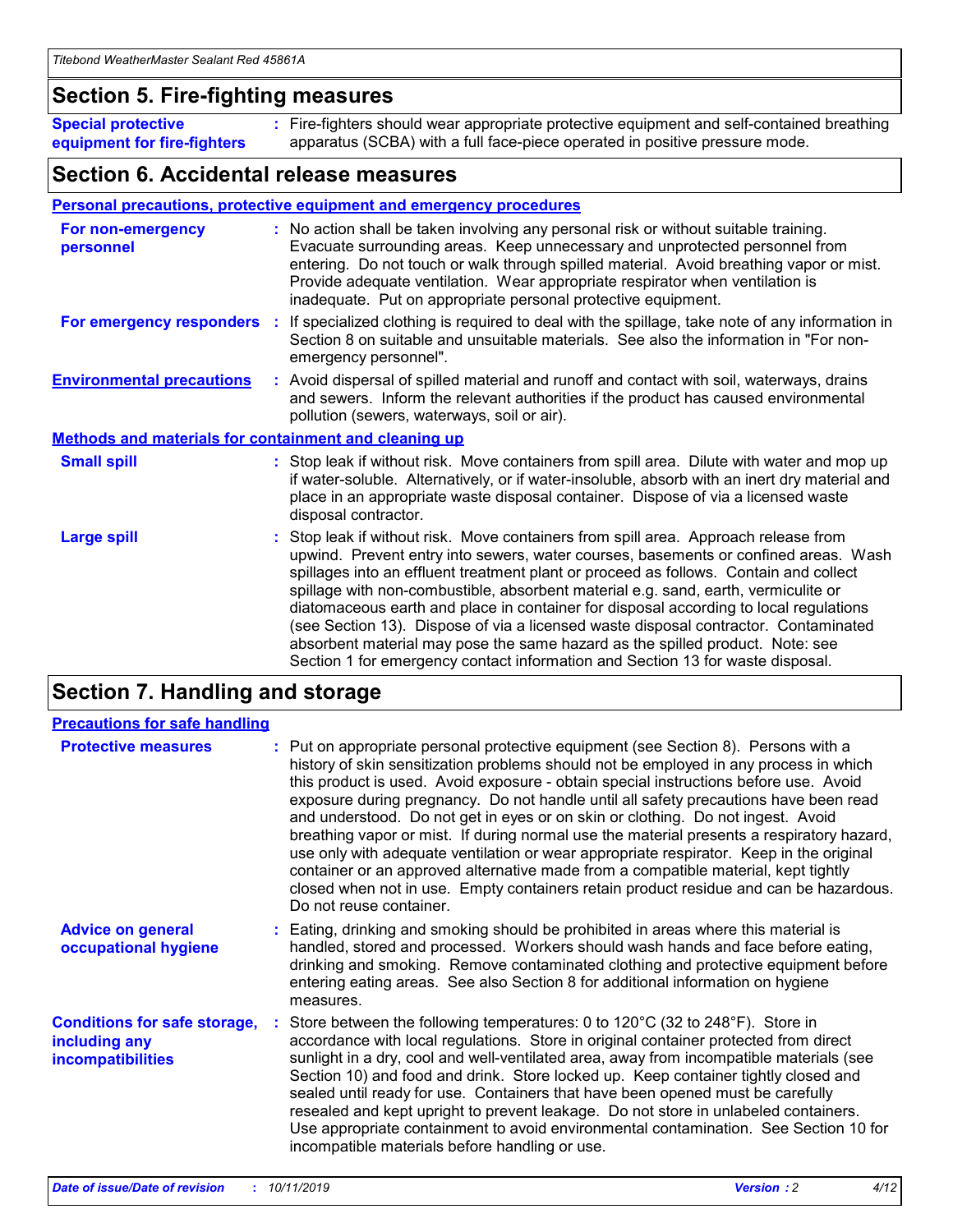## **Section 8. Exposure controls/personal protection**

#### **Control parameters**

#### **Occupational exposure limits**

| <b>Ingredient name</b>                               |    |                                          | <b>Exposure limits</b>                                                                                                                                                                                                                                                                                                                                                                                                                                                                                                                                                                                                 |
|------------------------------------------------------|----|------------------------------------------|------------------------------------------------------------------------------------------------------------------------------------------------------------------------------------------------------------------------------------------------------------------------------------------------------------------------------------------------------------------------------------------------------------------------------------------------------------------------------------------------------------------------------------------------------------------------------------------------------------------------|
| 3-aminopropyltriethoxysilane<br>Dibutyltin dilaurate |    |                                          | None.<br>ACGIH TLV (United States, 3/2019). Absorbed through skin.<br>Notes: as Sn<br>TWA: 0.1 mg/m <sup>3</sup> , (as Sn) 8 hours.<br>STEL: 0.2 mg/m <sup>3</sup> , (as Sn) 15 minutes.<br>NIOSH REL (United States, 10/2016). Absorbed through skin.<br>Notes: as Sn<br>TWA: 0.1 mg/m <sup>3</sup> , (as Sn) 10 hours.<br>OSHA PEL (United States, 5/2018). Notes: as Sn<br>TWA: $0.1 \text{ mg/m}^3$ , (as Sn) 8 hours.<br>OSHA PEL 1989 (United States, 3/1989). Absorbed through skin.<br>Notes: measured as Sn<br>TWA: 0.1 mg/m <sup>3</sup> , (measured as Sn) 8 hours. Form: Organic                           |
| <b>Appropriate engineering</b><br>controls           |    |                                          | : If user operations generate dust, fumes, gas, vapor or mist, use process enclosures,<br>local exhaust ventilation or other engineering controls to keep worker exposure to<br>airborne contaminants below any recommended or statutory limits.                                                                                                                                                                                                                                                                                                                                                                       |
| <b>Environmental exposure</b><br><b>controls</b>     |    |                                          | Emissions from ventilation or work process equipment should be checked to ensure<br>they comply with the requirements of environmental protection legislation. In some<br>cases, fume scrubbers, filters or engineering modifications to the process equipment<br>will be necessary to reduce emissions to acceptable levels.                                                                                                                                                                                                                                                                                          |
| <b>Individual protection measures</b>                |    |                                          |                                                                                                                                                                                                                                                                                                                                                                                                                                                                                                                                                                                                                        |
| <b>Hygiene measures</b>                              |    |                                          | : Wash hands, forearms and face thoroughly after handling chemical products, before<br>eating, smoking and using the lavatory and at the end of the working period.<br>Appropriate techniques should be used to remove potentially contaminated clothing.<br>Contaminated work clothing should not be allowed out of the workplace. Wash<br>contaminated clothing before reusing. Ensure that eyewash stations and safety<br>showers are close to the workstation location.                                                                                                                                            |
| <b>Eye/face protection</b>                           |    |                                          | : Safety eyewear complying with an approved standard should be used when a risk<br>assessment indicates this is necessary to avoid exposure to liquid splashes, mists,<br>gases or dusts. If contact is possible, the following protection should be worn, unless<br>the assessment indicates a higher degree of protection: chemical splash goggles.                                                                                                                                                                                                                                                                  |
| <b>Skin protection</b>                               |    |                                          |                                                                                                                                                                                                                                                                                                                                                                                                                                                                                                                                                                                                                        |
| <b>Hand protection</b>                               |    |                                          | : Chemical-resistant, impervious gloves complying with an approved standard should be<br>worn at all times when handling chemical products if a risk assessment indicates this is<br>necessary. Considering the parameters specified by the glove manufacturer, check<br>during use that the gloves are still retaining their protective properties. It should be<br>noted that the time to breakthrough for any glove material may be different for different<br>glove manufacturers. In the case of mixtures, consisting of several substances, the<br>protection time of the gloves cannot be accurately estimated. |
| <b>Body protection</b>                               |    | handling this product.                   | Personal protective equipment for the body should be selected based on the task being<br>performed and the risks involved and should be approved by a specialist before                                                                                                                                                                                                                                                                                                                                                                                                                                                |
| <b>Other skin protection</b>                         |    | specialist before handling this product. | : Appropriate footwear and any additional skin protection measures should be selected<br>based on the task being performed and the risks involved and should be approved by a                                                                                                                                                                                                                                                                                                                                                                                                                                          |
| <b>Respiratory protection</b>                        | ÷. | aspects of use.                          | Based on the hazard and potential for exposure, select a respirator that meets the<br>appropriate standard or certification. Respirators must be used according to a<br>respiratory protection program to ensure proper fitting, training, and other important                                                                                                                                                                                                                                                                                                                                                         |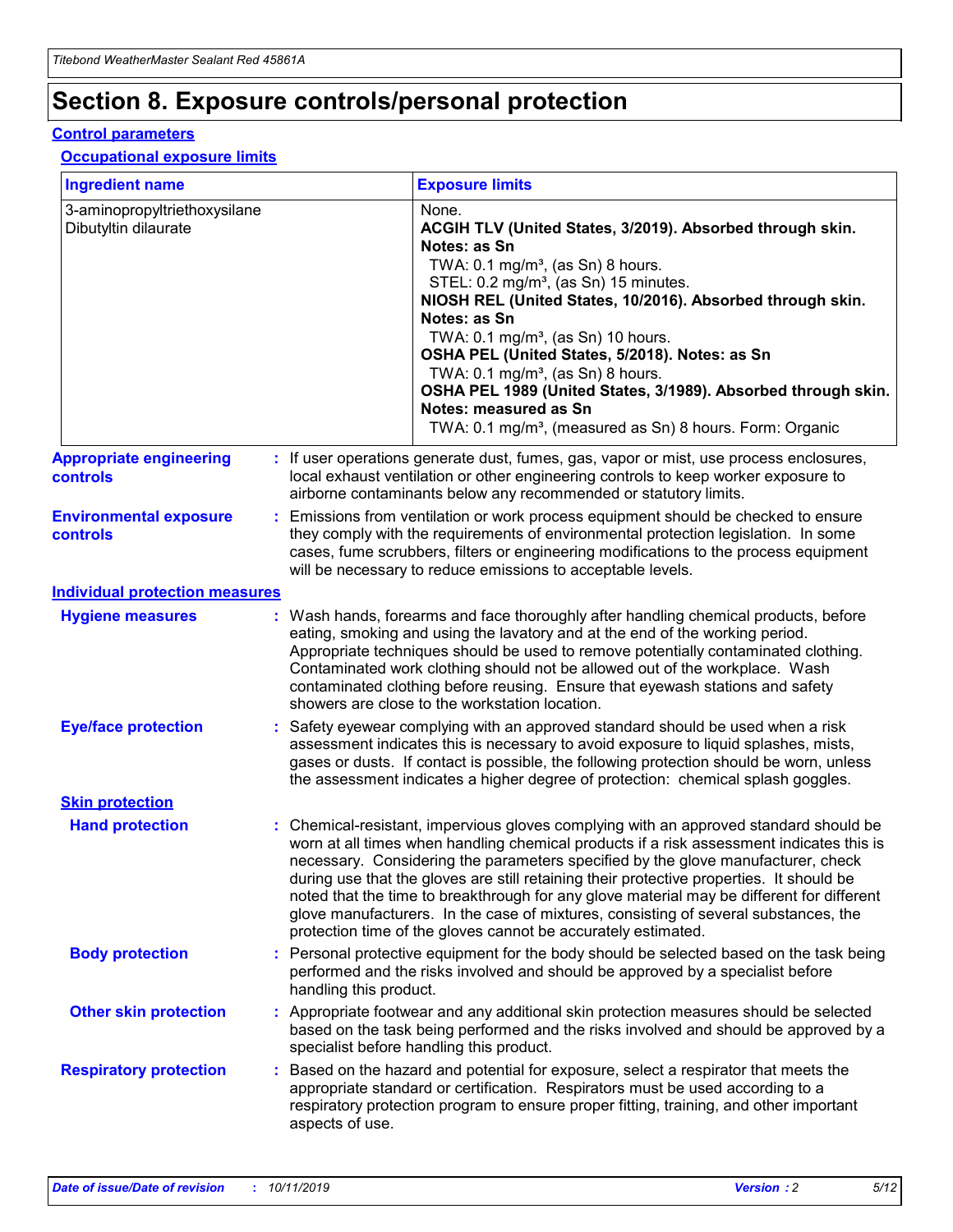### **Section 9. Physical and chemical properties**

#### **Appearance**

| <b>Physical state</b>                             | : Liquid. [Paste.]                                              |
|---------------------------------------------------|-----------------------------------------------------------------|
| Color                                             | $:$ Red.                                                        |
| Odor                                              | : None [Slight]                                                 |
| <b>Odor threshold</b>                             | : Not available.                                                |
| рH                                                | : Not applicable.                                               |
| <b>Melting point</b>                              | : Not available.                                                |
| <b>Boiling point</b>                              | : >100°C (>212°F)                                               |
| <b>Flash point</b>                                | : Closed cup: $>200^{\circ}$ C ( $>392^{\circ}$ F) [Setaflash.] |
| <b>Evaporation rate</b>                           | $:$ <1 (butyl acetate = 1)                                      |
| <b>Flammability (solid, gas)</b>                  | : Not available.                                                |
| Lower and upper explosive<br>(flammable) limits   | : Not available.                                                |
| <b>VOC (less water, less</b><br>exempt solvents)  | : 0 g/l                                                         |
| <b>Volatility</b>                                 | $: 0\%$ (w/w)                                                   |
| <b>Vapor density</b>                              | : Not available.                                                |
| <b>Relative density</b>                           | : 1.4329                                                        |
| <b>Solubility</b>                                 | Insoluble in the following materials: cold water and hot water. |
| <b>Solubility in water</b>                        | : Not available.                                                |
| <b>Partition coefficient: n-</b><br>octanol/water | $:$ Not available.                                              |
| <b>Auto-ignition temperature</b>                  | : Not available.                                                |
| <b>Decomposition temperature</b>                  | : Not available.                                                |
|                                                   |                                                                 |

## **Section 10. Stability and reactivity**

| <b>Reactivity</b>                            | : No specific test data related to reactivity available for this product or its ingredients.            |
|----------------------------------------------|---------------------------------------------------------------------------------------------------------|
| <b>Chemical stability</b>                    | : The product is stable.                                                                                |
| <b>Possibility of hazardous</b><br>reactions | : Under normal conditions of storage and use, hazardous reactions will not occur.                       |
| <b>Conditions to avoid</b>                   | : No specific data.                                                                                     |
| <b>Incompatible materials</b>                | : No specific data.                                                                                     |
| <b>Hazardous decomposition</b><br>products   | Under normal conditions of storage and use, hazardous decomposition products should<br>not be produced. |

## **Section 11. Toxicological information**

#### **Information on toxicological effects**

#### **Acute toxicity**

| <b>Product/ingredient name</b> | <b>Result</b>           | <b>Species</b> | <b>Dose</b>                | <b>Exposure</b> |
|--------------------------------|-------------------------|----------------|----------------------------|-----------------|
| 3-aminopropyltriethoxysilane   | <b>ILD50 Dermal</b>     | Rabbit         | 4.29 g/kg                  |                 |
| Dibutyltin dilaurate           | ILD50 Oral<br>LD50 Oral | Rat<br>Rat     | $1.57$ g/kg<br>175 $mg/kg$ |                 |
|                                |                         |                |                            |                 |

**Irritation/Corrosion**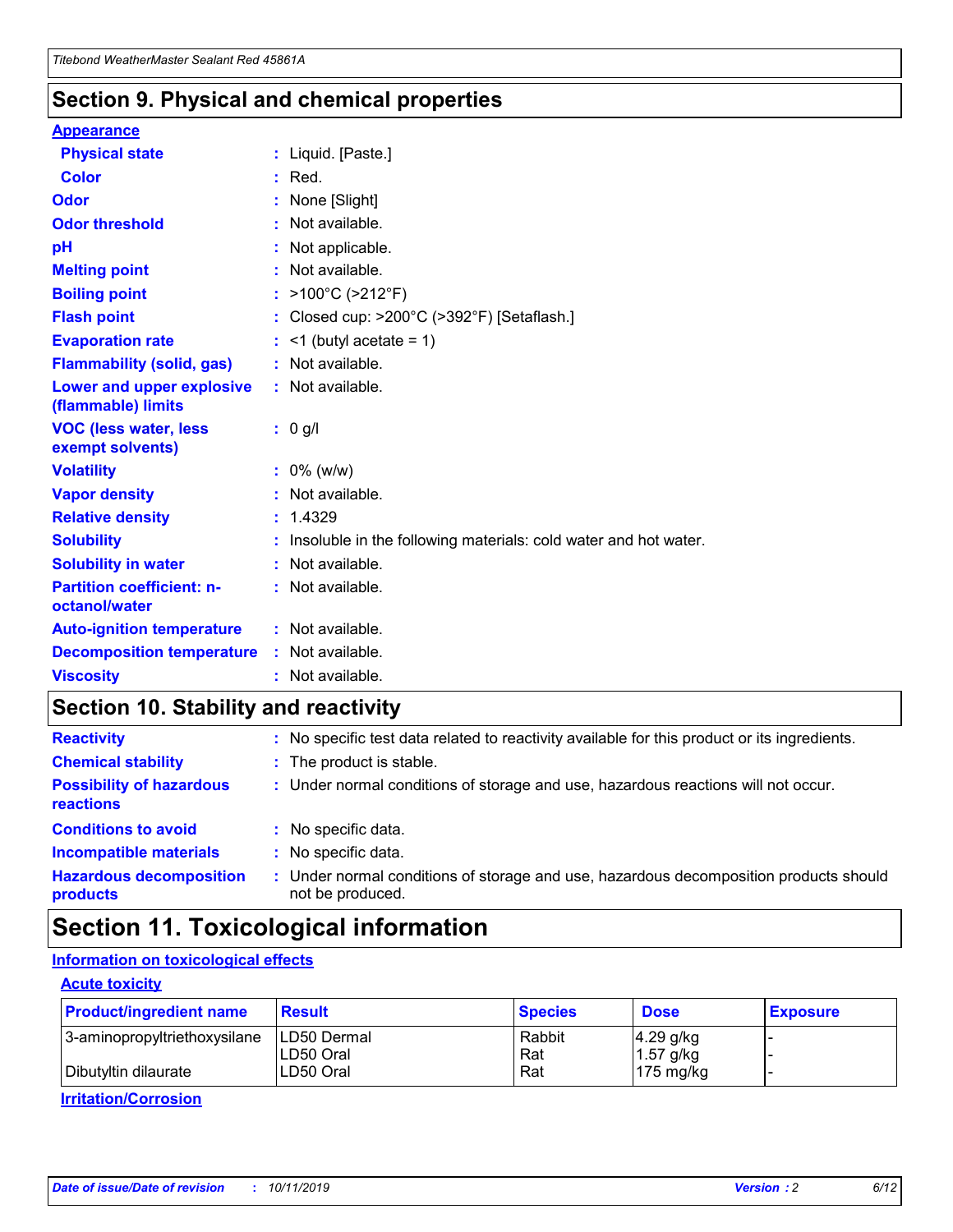## **Section 11. Toxicological information**

| <b>Product/ingredient name</b> | <b>Result</b>                 | <b>Species</b> | <b>Score</b> | <b>Exposure</b>    | <b>Observation</b> |
|--------------------------------|-------------------------------|----------------|--------------|--------------------|--------------------|
| 3-aminopropyltriethoxysilane   | Eyes - Mild irritant          | Rabbit         |              | $100$ mg           |                    |
|                                | Eyes - Severe irritant        | Rabbit         |              | 24 hours 750       |                    |
|                                |                               |                |              | ug                 |                    |
|                                | <b>Skin - Severe irritant</b> | Rabbit         |              | 24 hours 5         | ۰                  |
| Dibutyltin dilaurate           | Eyes - Moderate irritant      | Rabbit         |              | mq<br>24 hours 100 |                    |
|                                |                               |                |              | mg                 |                    |
|                                | Skin - Severe irritant        | Rabbit         |              | 500 mg             |                    |

#### **Sensitization**

Not available.

#### **Mutagenicity**

Not available.

#### **Carcinogenicity**

Not available.

#### **Reproductive toxicity**

Not available.

#### **Teratogenicity**

Not available.

#### **Specific target organ toxicity (single exposure)**

Not available.

#### **Specific target organ toxicity (repeated exposure)**

| <b>Name</b>                                                                  |                                                                                                                             | <b>Category</b> | <b>Route of</b><br>exposure  | <b>Target organs</b> |
|------------------------------------------------------------------------------|-----------------------------------------------------------------------------------------------------------------------------|-----------------|------------------------------|----------------------|
| Dibutyltin dilaurate                                                         |                                                                                                                             | Category 1      | $\qquad \qquad \blacksquare$ | respiratory system   |
| <b>Aspiration hazard</b><br>Not available.                                   |                                                                                                                             |                 |                              |                      |
| <b>Information on the likely</b><br>routes of exposure                       | : Not available.                                                                                                            |                 |                              |                      |
| <b>Potential acute health effects</b>                                        |                                                                                                                             |                 |                              |                      |
| <b>Eye contact</b>                                                           | : May cause eye irritation.                                                                                                 |                 |                              |                      |
| <b>Inhalation</b>                                                            | : No known significant effects or critical hazards.                                                                         |                 |                              |                      |
| <b>Skin contact</b>                                                          | : May cause skin irritation.                                                                                                |                 |                              |                      |
| <b>Ingestion</b>                                                             | : No known significant effects or critical hazards.                                                                         |                 |                              |                      |
| Symptoms related to the physical, chemical and toxicological characteristics |                                                                                                                             |                 |                              |                      |
| <b>Eye contact</b>                                                           | : Adverse symptoms may include the following:<br>irritation<br>watering<br>redness                                          |                 |                              |                      |
| <b>Inhalation</b>                                                            | : Adverse symptoms may include the following:<br>reduced fetal weight<br>increase in fetal deaths<br>skeletal malformations |                 |                              |                      |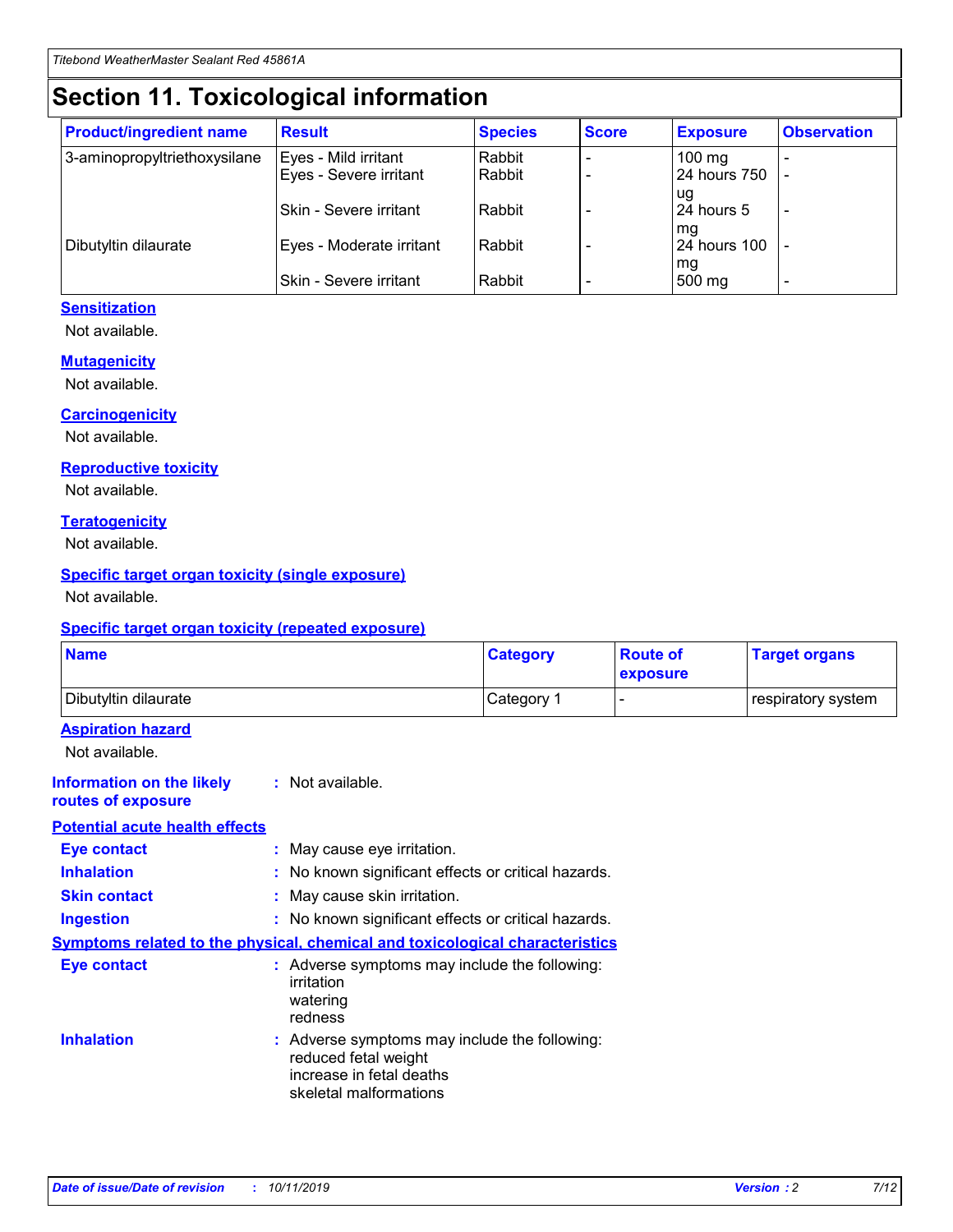## **Section 11. Toxicological information**

| <b>Skin contact</b>                     | : Adverse symptoms may include the following:<br>irritation<br>redness<br>reduced fetal weight<br>increase in fetal deaths<br>skeletal malformations |
|-----------------------------------------|------------------------------------------------------------------------------------------------------------------------------------------------------|
| <b>Ingestion</b>                        | : Adverse symptoms may include the following:<br>reduced fetal weight<br>increase in fetal deaths<br>skeletal malformations                          |
|                                         | Delayed and immediate effects and also chronic effects from short and long term exposure                                                             |
| <b>Short term exposure</b>              |                                                                                                                                                      |
| <b>Potential immediate</b><br>effects   | : Not available.                                                                                                                                     |
| <b>Potential delayed effects</b>        | : Not available.                                                                                                                                     |
| <b>Long term exposure</b>               |                                                                                                                                                      |
| <b>Potential immediate</b><br>effects   | : Not available.                                                                                                                                     |
| <b>Potential delayed effects</b>        | : Not available.                                                                                                                                     |
| <b>Potential chronic health effects</b> |                                                                                                                                                      |
| Not available.                          |                                                                                                                                                      |
| <b>General</b>                          | : Once sensitized, a severe allergic reaction may occur when subsequently exposed to<br>very low levels.                                             |
| <b>Carcinogenicity</b>                  | : No known significant effects or critical hazards.                                                                                                  |
| <b>Mutagenicity</b>                     | No known significant effects or critical hazards.                                                                                                    |
| <b>Teratogenicity</b>                   | May damage the unborn child.                                                                                                                         |
| <b>Developmental effects</b>            | No known significant effects or critical hazards.                                                                                                    |
| <b>Fertility effects</b>                | : May damage fertility.                                                                                                                              |
| <b>Numerical measures of toxicity</b>   |                                                                                                                                                      |
| <b>Acute toxicity estimates</b>         |                                                                                                                                                      |
|                                         |                                                                                                                                                      |

Not available.

## **Section 12. Ecological information**

#### **Toxicity**

| <b>Product/ingredient name</b> | <b>Result</b>                     | <b>Species</b>                       | <b>Exposure</b> |
|--------------------------------|-----------------------------------|--------------------------------------|-----------------|
| Dibutyltin dilaurate           | Chronic EC10 > 2 mg/l Fresh water | Algae - Scenedesmus<br>I subspicatus | l 96 hours i    |

#### **Persistence and degradability**

| <b>Product/ingredient name</b> | <b>Test</b>                                                                    | <b>Result</b>  |                   | <b>Dose</b> | <b>Inoculum</b>         |
|--------------------------------|--------------------------------------------------------------------------------|----------------|-------------------|-------------|-------------------------|
| Dibutyltin dilaurate           | OECD 301F<br>Ready<br>Biodegradability -<br>Manometric<br>Respirometry<br>Test | 23 % - 28 days |                   |             |                         |
| <b>Product/ingredient name</b> | <b>Aquatic half-life</b>                                                       |                | <b>Photolysis</b> |             | <b>Biodegradability</b> |
| Dibutyltin dilaurate           |                                                                                |                |                   |             | Inherent                |

#### **Bioaccumulative potential**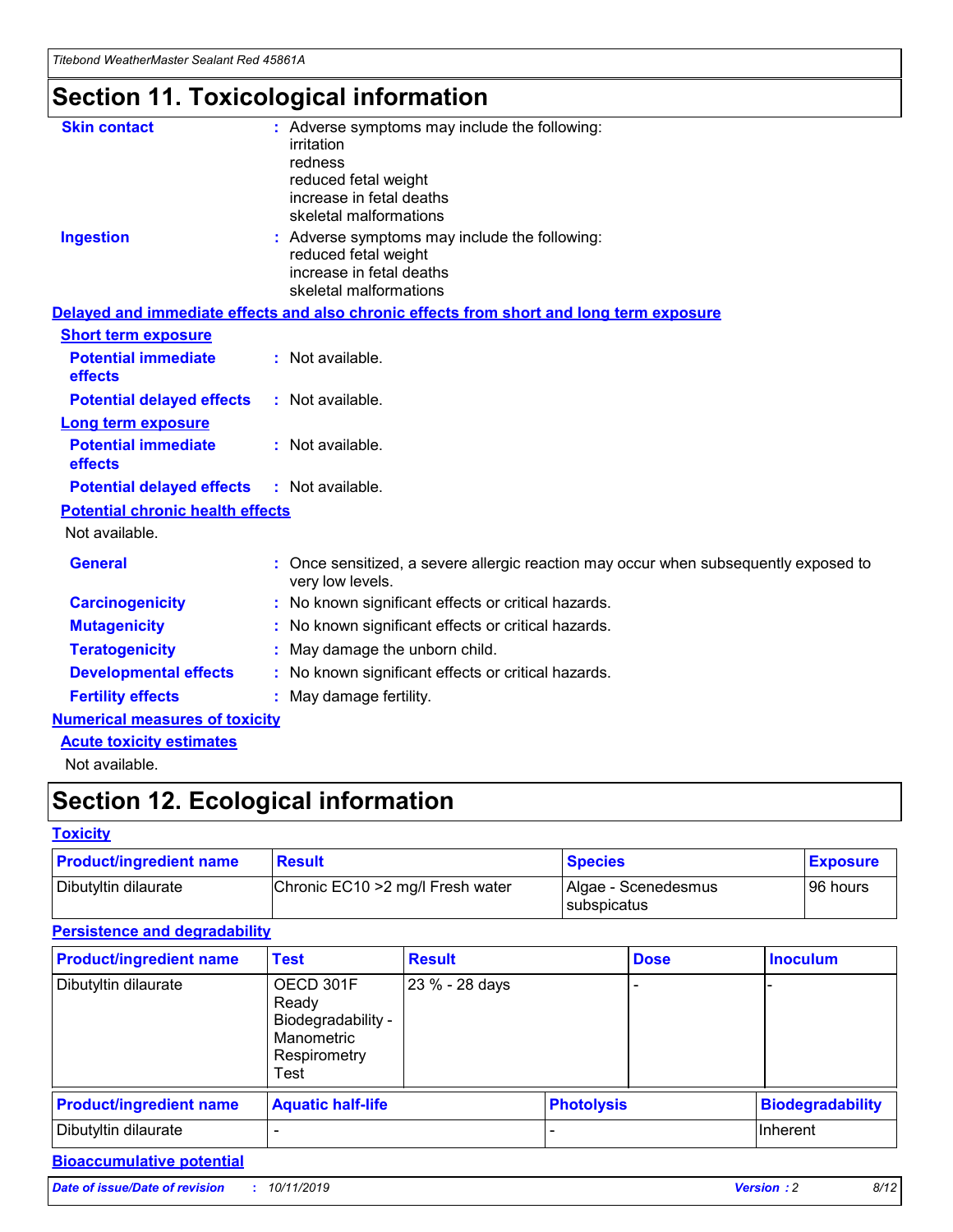## **Section 12. Ecological information**

| <b>Product/ingredient name</b> | $LoaPow$ | <b>BCF</b> | <b>Potential</b> |
|--------------------------------|----------|------------|------------------|
| 3-aminopropyltriethoxysilane   | 1.7      | 3.4        | low              |
| Dibutyltin dilaurate           | 4.44     | 2.91       | low              |

#### **Mobility in soil**

| <b>Soil/water partition</b><br>coefficient (K <sub>oc</sub> ) | : Not available.                                    |
|---------------------------------------------------------------|-----------------------------------------------------|
| <b>Other adverse effects</b>                                  | : No known significant effects or critical hazards. |

### **Section 13. Disposal considerations**

**Disposal methods :**

The generation of waste should be avoided or minimized wherever possible. Disposal of this product, solutions and any by-products should at all times comply with the requirements of environmental protection and waste disposal legislation and any regional local authority requirements. Dispose of surplus and non-recyclable products via a licensed waste disposal contractor. Waste should not be disposed of untreated to the sewer unless fully compliant with the requirements of all authorities with jurisdiction. Waste packaging should be recycled. Incineration or landfill should only be considered when recycling is not feasible. This material and its container must be disposed of in a safe way. Care should be taken when handling emptied containers that have not been cleaned or rinsed out. Empty containers or liners may retain some product residues. Avoid dispersal of spilled material and runoff and contact with soil, waterways, drains and sewers.

## **Section 14. Transport information**

|                                      | <b>DOT</b><br><b>Classification</b> | <b>TDG</b><br><b>Classification</b> | <b>Mexico</b><br><b>Classification</b> | <b>ADR/RID</b>               | <b>IMDG</b>    | <b>IATA</b>    |
|--------------------------------------|-------------------------------------|-------------------------------------|----------------------------------------|------------------------------|----------------|----------------|
| <b>UN number</b>                     | Not regulated.                      | Not regulated.                      | Not regulated.                         | Not regulated.               | Not regulated. | Not regulated. |
| <b>UN proper</b><br>shipping name    |                                     |                                     |                                        |                              |                |                |
| <b>Transport</b><br>hazard class(es) | $\blacksquare$                      | $\overline{\phantom{0}}$            | $\overline{\phantom{a}}$               | $\qquad \qquad \blacksquare$ | $\blacksquare$ | $\blacksquare$ |
| <b>Packing group</b>                 | $\overline{\phantom{a}}$            | -                                   |                                        | -                            |                | -              |
| <b>Environmental</b><br>hazards      | No.                                 | No.                                 | No.                                    | No.                          | No.            | No.            |

## **Section 15. Regulatory information**

#### **U.S. Federal regulations**

#### **SARA 302/304**

#### **Composition/information on ingredients**

No products were found.

**SARA 304 RQ :** Not applicable.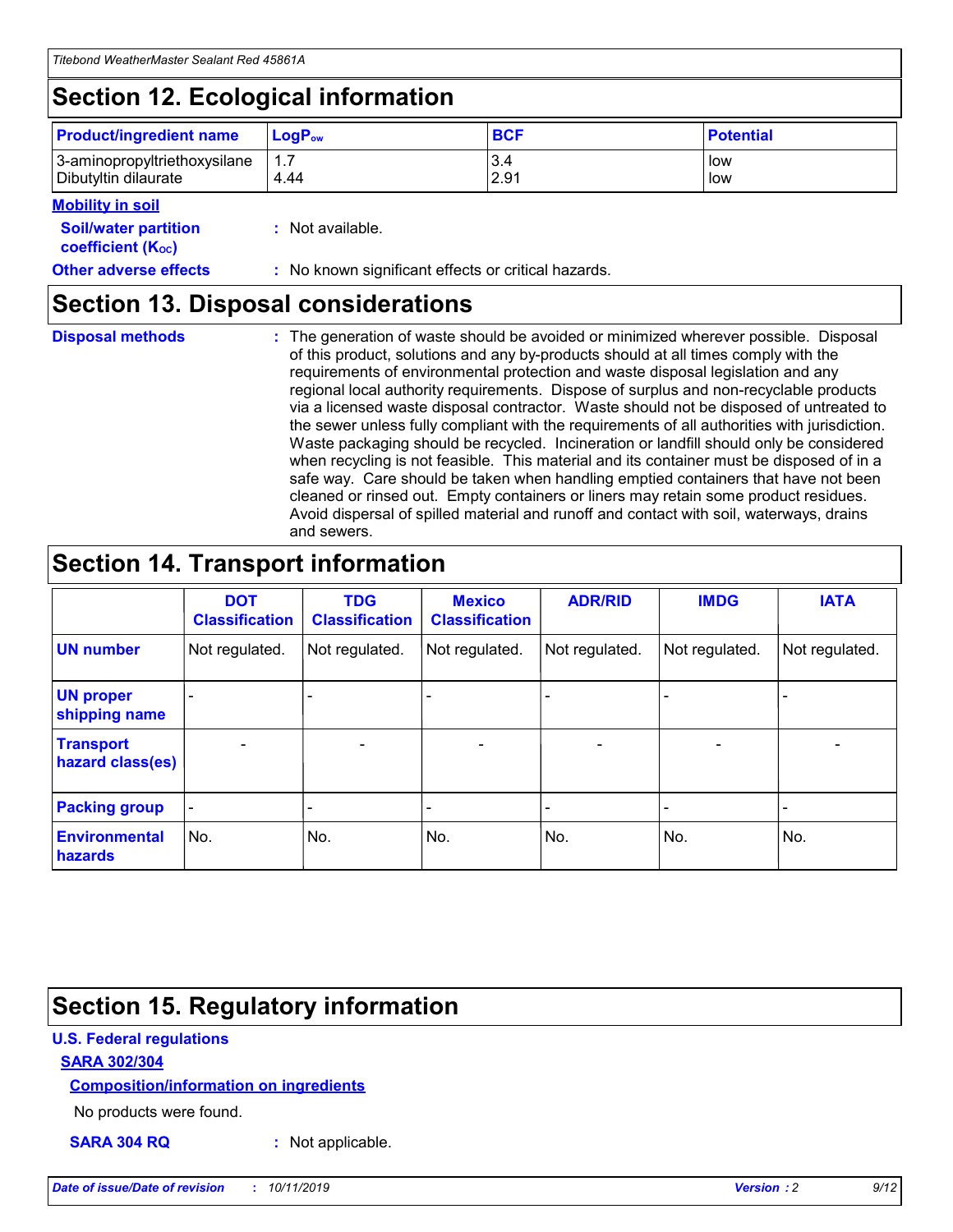## **Section 15. Regulatory information**

#### **SARA 311/312**

**Classification :** EYE IRRITATION - Category 2B SKIN SENSITIZATION - Category 1 TOXIC TO REPRODUCTION (Fertility) - Category 1B TOXIC TO REPRODUCTION (Unborn child) - Category 1B

#### **Composition/information on ingredients**

| <b>Name</b>                              | $\frac{9}{6}$ | <b>Classification</b>                                  |
|------------------------------------------|---------------|--------------------------------------------------------|
| $\leq$ 3<br>3-aminopropyltriethoxysilane |               | <b>FLAMMABLE LIQUIDS - Category 4</b>                  |
|                                          |               | <b>ACUTE TOXICITY (oral) - Category 4</b>              |
|                                          |               | SKIN IRRITATION - Category 2                           |
|                                          |               | EYE IRRITATION - Category 2A                           |
| Dibutyltin dilaurate                     | ≤0.3          | <b>ACUTE TOXICITY (oral) - Category 3</b>              |
|                                          |               | SKIN CORROSION - Category 1C                           |
|                                          |               | SERIOUS EYE DAMAGE - Category 1                        |
|                                          |               | SKIN SENSITIZATION - Category 1                        |
|                                          |               | <b>GERM CELL MUTAGENICITY - Category 2</b>             |
|                                          |               | <b>TOXIC TO REPRODUCTION (Fertility) - Category 1B</b> |
|                                          |               | TOXIC TO REPRODUCTION (Unborn child) - Category 1B     |
|                                          |               | SPECIFIC TARGET ORGAN TOXICITY (REPEATED               |
|                                          |               | EXPOSURE) (respiratory system) - Category 1            |

#### **State regulations**

| <b>Massachusetts</b> | : None of the components are listed. |
|----------------------|--------------------------------------|
| <b>New York</b>      | : None of the components are listed. |
| <b>New Jersey</b>    | : None of the components are listed. |
| <b>Pennsylvania</b>  | : None of the components are listed. |

#### **California Prop. 65**

**A** WARNING: This product can expose you to methanol, which is known to the State of California to cause birth defects or other reproductive harm. For more information go to www.P65Warnings.ca.gov.

| <b>Ingredient name</b> | No significant risk Maximum<br>level | acceptable dosage<br>level |
|------------------------|--------------------------------------|----------------------------|
| methanol               |                                      | Yes.                       |

#### **International regulations**

**Chemical Weapon Convention List Schedules I, II & III Chemicals** Not listed.

#### **Montreal Protocol**

Not listed.

**Stockholm Convention on Persistent Organic Pollutants**

Not listed.

#### **UNECE Aarhus Protocol on POPs and Heavy Metals**

Not listed.

#### **Inventory list**

### **China :** All components are listed or exempted.

**United States TSCA 8(b) inventory :** All components are active or exempted.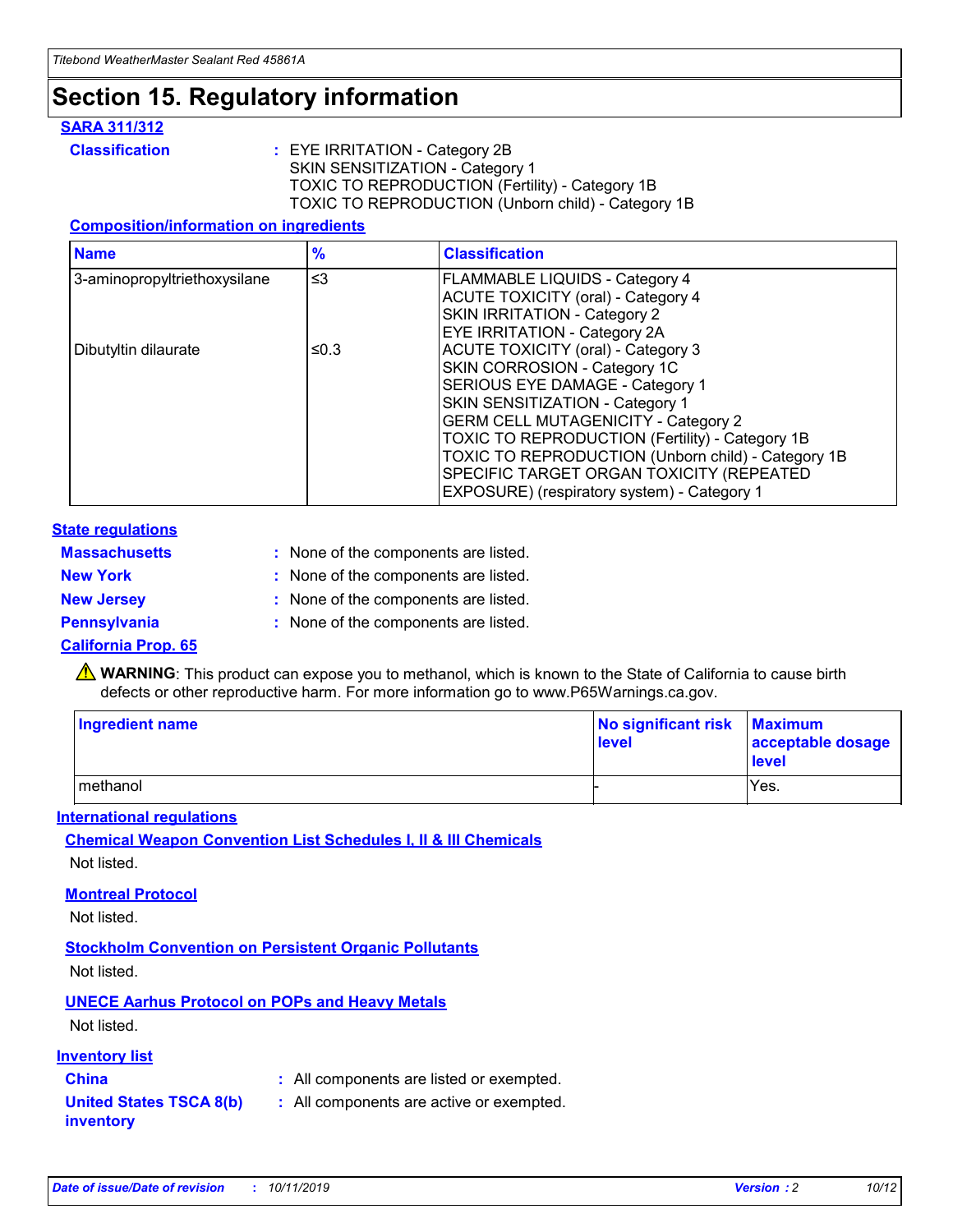## **Section 16. Other information**

**Hazardous Material Information System (U.S.A.)**



**Caution: HMIS® ratings are based on a 0-4 rating scale, with 0 representing minimal hazards or risks, and 4 representing significant hazards or risks. Although HMIS® ratings and the associated label are not required on SDSs or products leaving a facility under 29 CFR 1910.1200, the preparer may choose to provide them. HMIS® ratings are to be used with a fully implemented HMIS® program. HMIS® is a registered trademark and service mark of the American Coatings Association, Inc.**

**The customer is responsible for determining the PPE code for this material. For more information on HMIS® Personal Protective Equipment (PPE) codes, consult the HMIS® Implementation Manual.**

#### **National Fire Protection Association (U.S.A.)**



**Reprinted with permission from NFPA 704-2001, Identification of the Hazards of Materials for Emergency Response Copyright ©1997, National Fire Protection Association, Quincy, MA 02269. This reprinted material is not the complete and official position of the National Fire Protection Association, on the referenced subject which is represented only by the standard in its entirety.**

**Copyright ©2001, National Fire Protection Association, Quincy, MA 02269. This warning system is intended to be interpreted and applied only by properly trained individuals to identify fire, health and reactivity hazards of chemicals. The user is referred to certain limited number of chemicals with recommended classifications in NFPA 49 and NFPA 325, which would be used as a guideline only. Whether the chemicals are classified by NFPA or not, anyone using the 704 systems to classify chemicals does so at their own risk.**

#### **Procedure used to derive the classification**

| <b>Classification</b>                                                                                                                                                    |                                                                                                                                                                                                                                                                                                                                                                                                                                                                                                                                                               | <b>Justification</b>                                                     |
|--------------------------------------------------------------------------------------------------------------------------------------------------------------------------|---------------------------------------------------------------------------------------------------------------------------------------------------------------------------------------------------------------------------------------------------------------------------------------------------------------------------------------------------------------------------------------------------------------------------------------------------------------------------------------------------------------------------------------------------------------|--------------------------------------------------------------------------|
| EYE IRRITATION - Category 2B<br>SKIN SENSITIZATION - Category 1<br>TOXIC TO REPRODUCTION (Fertility) - Category 1B<br>TOXIC TO REPRODUCTION (Unborn child) - Category 1B |                                                                                                                                                                                                                                                                                                                                                                                                                                                                                                                                                               | Expert judgment<br>Expert judgment<br>Expert judgment<br>Expert judgment |
| <b>History</b>                                                                                                                                                           |                                                                                                                                                                                                                                                                                                                                                                                                                                                                                                                                                               |                                                                          |
| <b>Date of printing</b>                                                                                                                                                  | : 4/22/2022                                                                                                                                                                                                                                                                                                                                                                                                                                                                                                                                                   |                                                                          |
| Date of issue/Date of<br>revision                                                                                                                                        | : 10/11/2019                                                                                                                                                                                                                                                                                                                                                                                                                                                                                                                                                  |                                                                          |
| Date of previous issue                                                                                                                                                   | : 10/16/2020                                                                                                                                                                                                                                                                                                                                                                                                                                                                                                                                                  |                                                                          |
| <b>Version</b>                                                                                                                                                           | $\therefore$ 2                                                                                                                                                                                                                                                                                                                                                                                                                                                                                                                                                |                                                                          |
| <b>Key to abbreviations</b>                                                                                                                                              | $:$ ATE = Acute Toxicity Estimate<br><b>BCF</b> = Bioconcentration Factor<br>GHS = Globally Harmonized System of Classification and Labelling of Chemicals<br>IATA = International Air Transport Association<br>IBC = Intermediate Bulk Container<br><b>IMDG = International Maritime Dangerous Goods</b><br>LogPow = logarithm of the octanol/water partition coefficient<br>MARPOL = International Convention for the Prevention of Pollution From Ships, 1973<br>as modified by the Protocol of 1978. ("Marpol" = marine pollution)<br>UN = United Nations |                                                                          |